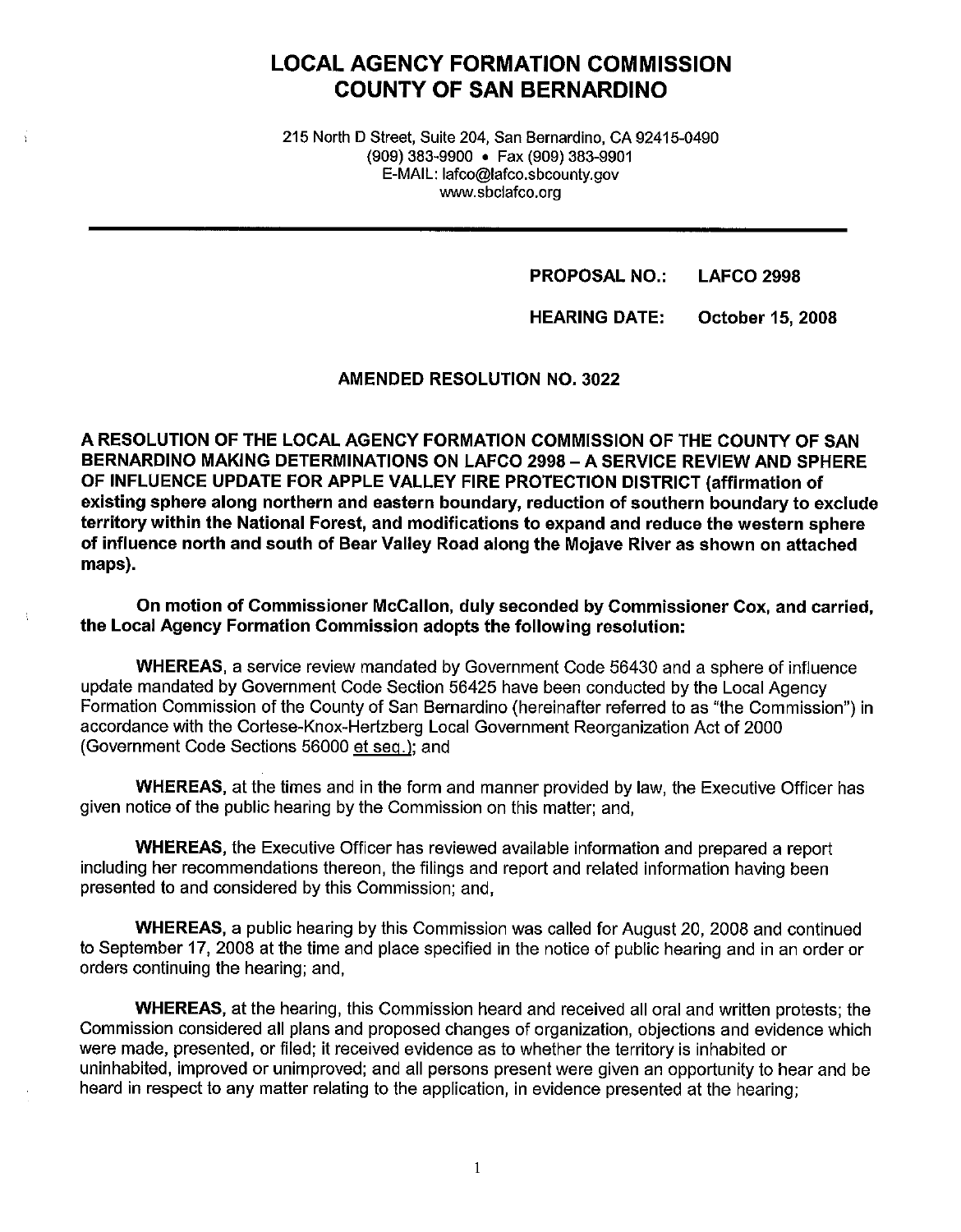**WHEREAS,** a statutory exemption has been issued pursuant to the provisions of the California Environmental Quality Act (CEQA) indicating that this service review and sphere of influence update are statutorily exempt from CEQA and such exemption was adopted by this Commission on September 17, 2008. The Clerk was directed to file a Notice of Exemption within five working days of its adoption;

**WHEREAS,** based on presently existing evidence, facts, and circumstances filed with the Local Agency Formation Commission and considered by this Commission, it is determined that the following sphere of influence determinations should be made for the Apple Valley Fire Protection District (hereinafter shown as "District" or "AVFPD"):

- (1) Affirmation of the District sphere of influence along its northern and eastern Boundary;
- (2) Reduction of the sphere of influence in the south to exclude the territory within the National Forest and retain the private lands along the Mojave River; and,
- (3) Modify the sphere of influence boundary along the Mojave River, for reductions to the south and expansion to the north

as more fully described on the maps attached hereto as Exhibit "A," "A-1," and "A-2";

**WHEREAS,** this resolution is amended by the Executive Officer on November 14, 2008, pursuant to the authority provided in Government Code Section 56883 to correct an error which occurred inadvertently without requiring a process of reconsideration; and

**WHEREAS,** the determinations required by Government Code Section 56430 and local Commission policy are included in the report prepared and submitted to the Commission dated September 8, 2008 and received and filed by the Commission on September 17, 2008, a complete copy of which is on file in the LAFCO office. The determinations of the Commission are:

#### **1. Growth and population projections for the affected area:**

The District had an estimated population of 60,076 in 2003. Historic trends indicate moderate to high growth within the district's service area, and significant growth continues in both the incorporated and unincorporated area of the District. Potential construction trends include condominium projects and tract developments through General Plan amendments, which would increase the need for fire-related public services within the area.

According to the County's General Plan, the sphere of influence of the Town has an estimated residential dwelling unit build-out of 21,450 dwelling units. Utilizing the County's General Plan coefficient of 2.68 persons per household for the Desert corresponds to an estimated build-out population of 57,486.

However, over the past four years LAFCO staff has received project notices from the County for the unincorporated area which anticipate General Plan Amendments, tentative tract developments, and Conditional Use Permits for increased residential development in areas of the District. A review of the project notices on file indicates from 2004 through the present projects with the potential for creation of 5,542 lots have been submitted for County Land Use Planning review. The larger of these projects include the following: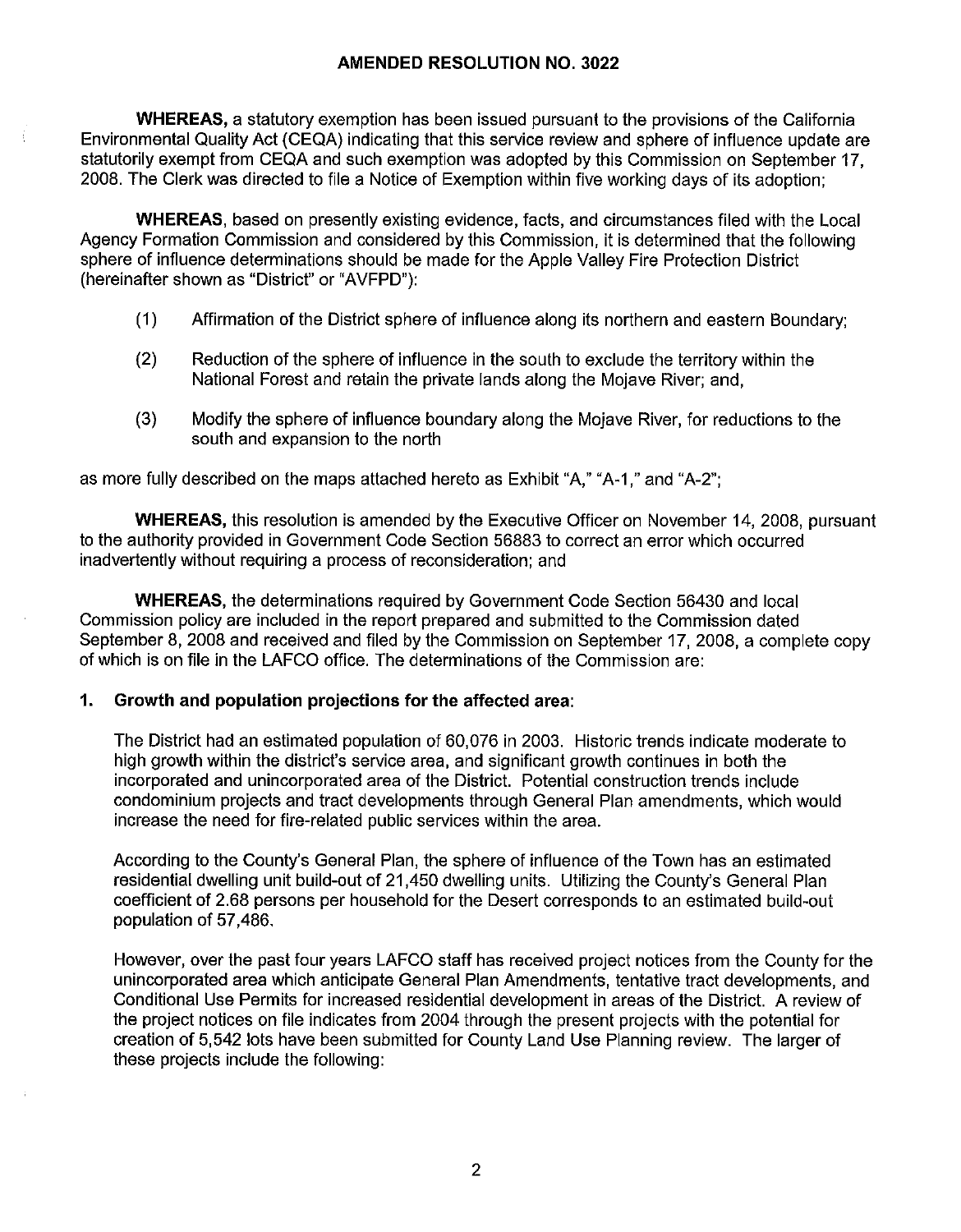| <b>PROJECT NAME</b>              | YEAR SUBMITTED | NUMBER OF RESIDENTIAL<br><b>UNITS</b> |
|----------------------------------|----------------|---------------------------------------|
| Fairview Valley (Hacienda)       | 2007           | 3,114 residential units               |
| Deep Creek Project (Tract 16569) |                |                                       |
|                                  | <b>Unknown</b> | 220 residential unit                  |
| <b>Tract 17252</b>               | Unknown        | 126 units (lot sales)                 |
| <b>Tract 18371</b>               | 2006           | 204 residential units                 |
| General Plan Amendment           | 2006           | 235 residential units                 |
| Conditional Use Permit for       |                |                                       |
| mobilehome park                  | 2006           | 152 spaces on 39 acres                |
| <b>Tract 17557</b>               | 2005           | 199 residential lots                  |
| <b>Tract 17500</b>               | 2005           | 97 residential lots                   |
| <b>Tract 17252</b>               | 2004           | 134 residential lots                  |
| <b>Richmond Tract</b>            | 2006           | 336 residential lots                  |

Again utilizing the General Plan's 2.68 persons per household for the Desert region applied to the number of proposed dwelling units calculates to an estimated build-out population of 72,338. This would alter the total build-out population of the District's boundaries to an estimated 249,338 (the current build-out population of the Town estimated to be 177,000 based upon the current Town General Plan plus the revised County General Plan) in the estimated planning horizon of the year 2030. Historic trends indicate moderate to high growth within this area, and significant growth continues within the Town's boundaries and its sphere. In addition to residential development in the sphere, new industrial and service-oriented developments are planned within the Town, along with a major regional circulation improvement called the "Beltway High Desert Corridor".

Given this, significant growth impacts the service delivery provided by the District and its resources to fund those services.

#### **2. Present and planned capacity of public facilities and adequacy of public services, including infrastructure needs or deficiencies:**

The District owns and operates seven fire stations within its boundaries all of which are within the existing boundaries of the Town of Apple Valley. The locations of these stations are shown on maps in Attachment #2 and are identified as:

| Station 331 | 22400 Headquarters Drive (Headquarters) |
|-------------|-----------------------------------------|
| Station 332 | 18857 Hwy 18                            |
| Station 333 | 20604 Hwy 18                            |
| Station 334 | 12143 Kiowa Rd                          |
| Station 335 | 21860 Tussing Ranch Rd                  |
| Station 336 | 19235 Yucca Loma Rd                     |
| Station 337 | 19305 Jess Ranch Rd (Newest Station)    |
|             |                                         |

Staffing levels meet the needs of the community with full-time, part-time, and volunteer personnel providing for fire suppression, prevention, and paramedic services.

According to the Master Plan, the Fire District serves territory within many older water systems operated by small water districts as a well as two larger private water companies. According to the District, the majority of the water purveyors meet the District's minimum standards (500 gallons per minute) required for fire flow for residential developments. However, new County standards require increased fire flows depending upon the location of the development which are not met by the smaller public water agencies.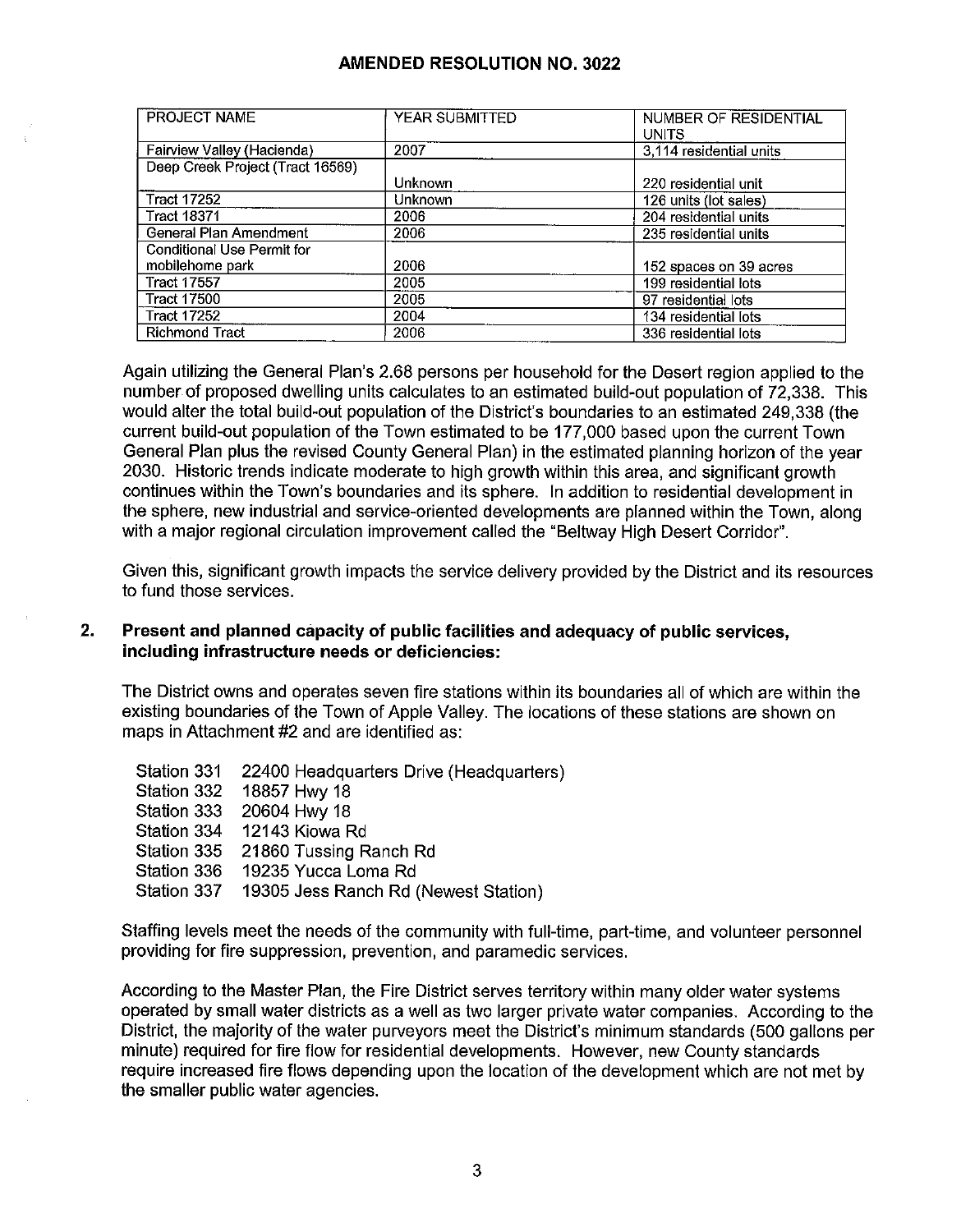Those areas without adequate water systems must be served differently by the AVFPD. There are also homes built outside of the area served by a water purveyor. While these homes may have wells, the District must provide additional equipment to provide adequate water for suppression purposes. These areas require different types of fire apparatuses, as well as more apparatuses to respond than those areas where the water systems provide sufficient and reliable fire flow, to augment capabilities.

The District covers a large geographical area in comparison to other fire agencies of similar budgets and resources. Therefore, consideration must be made for future facilities and their placement to accommodate anticipated future growth. An increase in the population will require additional fire fighting resources. According to the Master Plan, land use density affects the required level of fire service delivery. More intense land use equals a greater potential for large fires and large dollar loses and requires a substantial increase in the efforts of fire prevention related activities. In addition, an increased population produces a correspondingly higher volume of emergency responses. Infrastructure needs will include roads and water improvements as well as fire station facilities.

The District has made projections for future growth and has purchased property in those areas in anticipation of future facility needs. The seventh fire station, located in the Jess Ranch/Pulte Development area, became operational in 2007. The District also owns four sites in different areas of the district, currently vacant, which are anticipated to serve as potential sites for future use.

Additionally, to mitigate the effects of increased population and land use density, the District coordinates with water purveyors to increase water/fire flow storage capacity in developing areas. The District works with the Town and County to ensure fire related public safety matters are considered when developing zoning and related codes/ordinances.

#### **3. Financial ability of agencies to provide services:**

Overall, the District is in good financial shape. The District's primary source of revenue is generated from property taxes. In addition, a fire suppression special tax is levied on all parcels within the District for the funding of fire and emergency medical/rescue (paramedic) service. When the special tax was approved at an election in 1997 it established categories of tax with an annual inflation factor not to exceed 2%. The chart below identifies the original rate and the rate placed upon the 08-09 Tax Bills:

|                                     | 1997 Rate                 | Current Rate (FY 08-09) |
|-------------------------------------|---------------------------|-------------------------|
| Vacant Lands:                       |                           |                         |
| $0-10$ acres                        | \$15.00                   | \$18.25                 |
| $10.01 - 24.99$ acres               | \$38.00                   | \$46.23                 |
| 25 or more acres                    | \$61.00                   | \$74.22                 |
| Residences                          | \$47.00                   | \$57.21                 |
| Commercial:                         |                           |                         |
| $0-5000$ sq. ft                     | \$135.00                  | \$164.25                |
| $\overline{5,001}$ - 20,000 sq. ft. | \$200.00                  | \$243.33                |
| $20,001 - 50,000$ sq. ft.           | \$300.00                  | \$364.99                |
| 50,001 sq. ft or more               | \$400.00                  | \$486.63                |
| <b>OTHER (includes</b>              |                           |                         |
| agricultural buildings and          | \$40.00 per building/unit | \$48.66 per             |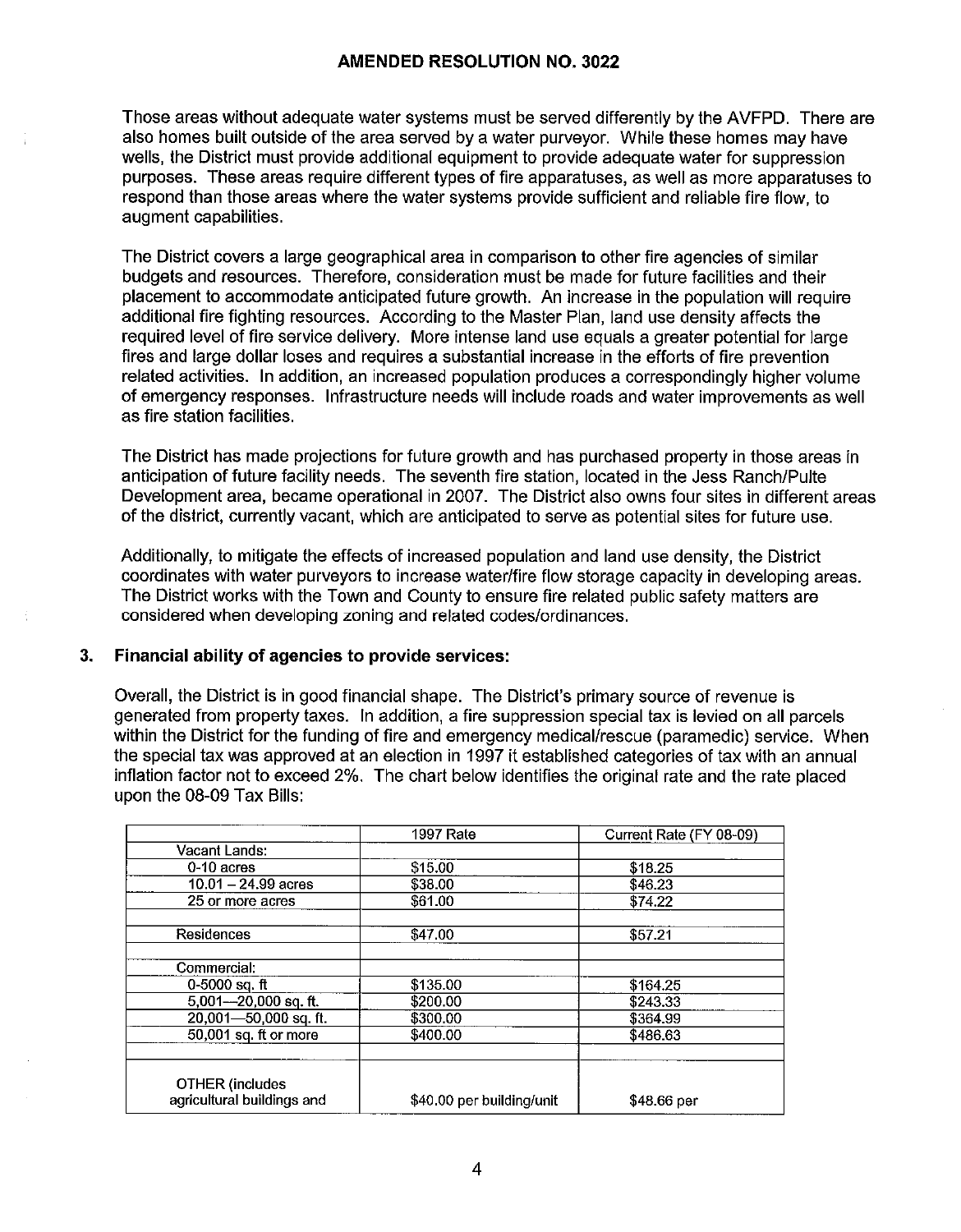| private owned light aircraft, | building/unit |
|-------------------------------|---------------|
| T-hangers)                    |               |
|                               |               |

However, this revenue source was imposed for a maximum 20 year period which will end in 2018. Prior to expiration of the special tax, the District will need to take action to replace these revenues, either by an extension vote or a new tax, since it accounts for approximately 34% of district revenues according to the materials submitted.

These two sources (property and special taxes) combined represent 89% of the District's revenue according to its most recent audit, for FY 2005-06. For the same year, governmental revenues increased 7.3%, assets exceed liabilities by roughly five million dollars, and the governmental funds ended with balances of slightly over two million dollars, an increase of \$109,348 over the prior year. For FY 2004-05, the District experienced similar increases in its general funds.

Effective FY 2007-08 the District receives development impact fees from the territory within the Town of Apple Valley. The Town collects these fees on behalf of the District. However, the County lands within the District are not charged a development impact fee. Imposition of this source of funding throughout the District would provide additional revenues to fund the provision of additional facilities to provide the full range of their services without regard for affiliation. The current system is not equitable in funding resources. However, to date, the District has not formally contacted the County in regard to imposition of a development impact fee within district boundaries. The County is currently analyzing the potential for imposition of development impact fees for various types of service, fire protection being one. If such a development impact fee system is approved by the County, the Commission recommends that the territory within the Apple Valley FPO and other independent fire providers also be provided these revenues.

According to the service review materials provided, sources of funding for future fire stations and related facilities may include revenue generated by an increased tax base, benefit assessments, developer assessments, formation of Mello-Roos Community Facilities Districts, or a combination of the above. The District coordinates with the Town and County land use departments to assure adequate funding resources for fire services are a part of the development approval process.

#### **4. Status of, and opportunities for, shared facilities:**

The District has a cooperative agreement with the Apple Valley Ranchos Water Company to utilize emergency standby power generators and fueling facilities. The District has also engaged with other agencies, such as the Town and the school district, to explore future co-location of facilities where it will serve the public interest. The Town's Emergency Operations Center is located at the District headquarters. The District also allows the use of its meeting rooms by other local agencies and community groups.

#### **5. Accountability for community service needs, including governmental structure and operational efficiencies:**

The District provides "all risk" emergency response, including emergency medical services at the EMT-P (paramedic) level. Staffing levels meet the needs of the community through the use of fulltime, part-time, and volunteer personnel. The District has upgraded its communications systems for intra-agency communication, emergency dispatching, and national and state reporting systems.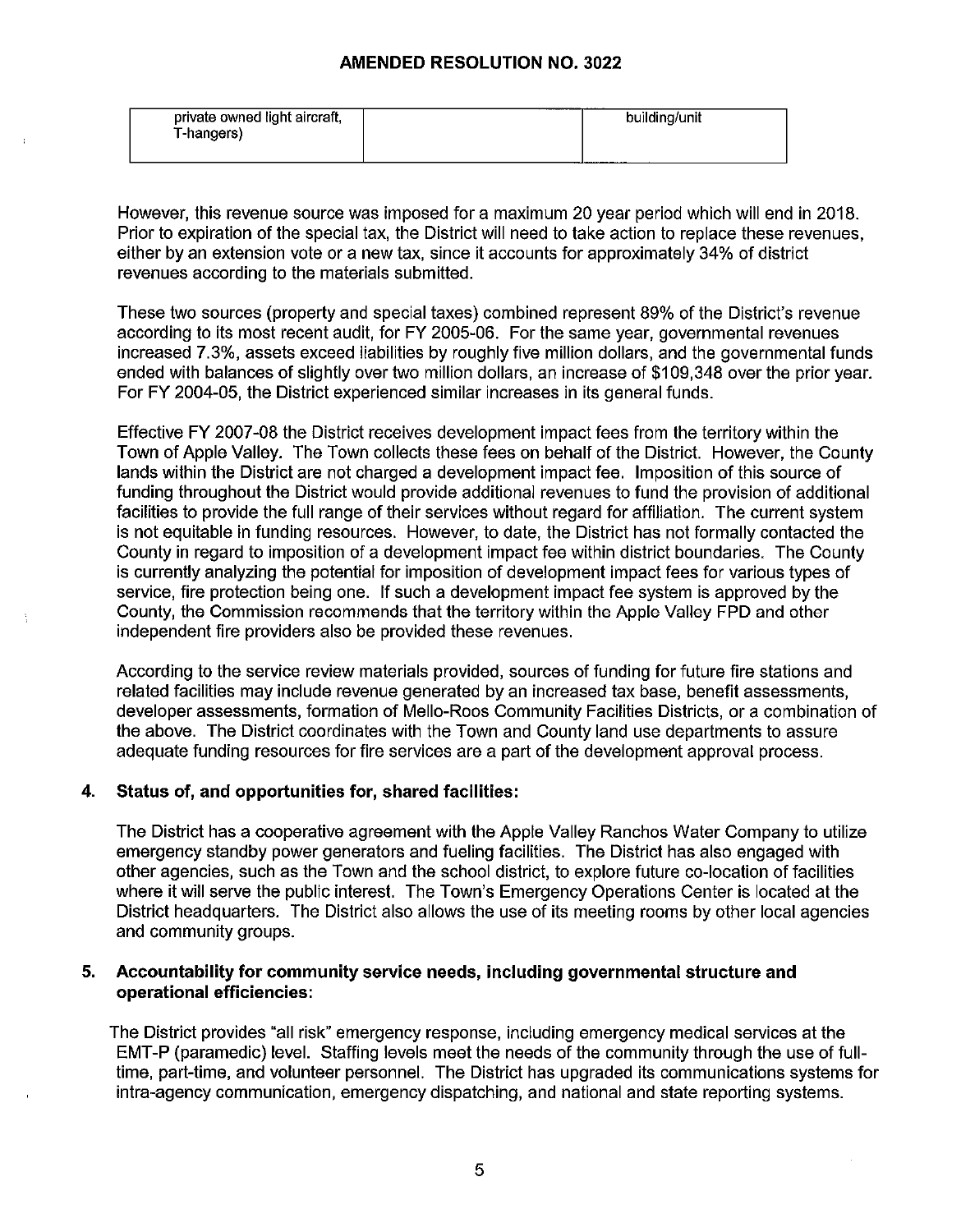Operational efficiencies are realized through several joint agency practices. The District is a member of two Joint Powers Authorities (JPA): (1) the Regional Fire Protection Authority provides emergency dispatching services. Other members of this JPA include the Town of Apple Valley and the City of Victorville. Through contract, this JPA provides dispatching service to the community of Barstow, Big Bear City, Big Bear Lake, Daggett, Newberry Springs, and Yermo. And (2) the Public Agencies Self-Insurance System, provides worker's compensation protection to workers. Additionally, the District and the Town have developed partnerships that provide cost-sharing and efficiency opportunities for each agency. Such practices include a cooperative agreement whereby the Town provides grant writing and management for the District and a cost sharing Disaster Preparedness Management Services Program, which is administered by the District on behalf of the Town.

#### Government Structure Options

There are two types of government structure options:

- 1. Areas served by the agency outside its boundaries through "out-of-agency" service contracts;
- 2. other potential government structures changes such as consolidations, reorganizations, dissolutions, etc.

#### Out-of-Agency Agreements:

The AVFPD provides for service outside its boundaries through automatic and mutual aid agreements. It has automatic aid agreements with the Victorville, Hesperia and Barstow Fire Protection Districts and the newly reorganized San Bernardino County Fire Protection District North Desert Service Zone which succeeded to agreements with CSA 38 and CSA 29. No other out-ofagency agreements have been identified.

#### Other Government Structure Options:

While the discussion of some government structure options may be theoretical, a service review should address all possible options. For the AVFPD those options include:

- 1. Dissolution A proposal could be submitted to dissolve the district and have the Town of Apple Valley or the San Bernardino County Fire Protection District succeed to the Apple Valley Fire Protection District. When the Town incorporated in 1988, the chief proponents intentionally left the Apple Valley Fire Protection District and the Apple Valley Park and Recreation District as independent agencies serving the communities, unaffected by cityhood. This choice was based upon the factor that these agencies were not eligible for establishment as subsidiary districts, as they did not meet the territory and legal requirements. The District still does not meet the eligibility requirements for consideration as a subsidiary district. The staff report for the Town's incorporation states that other options to merge the fire protection function with the new city were explored but were not proven to be financially feasible. The Town and District have expressed no interest in pursuing such reorganization at this time.
- 2. Consolidation with the surrounding fire agencies (Barstow, Hesperia, and Victorville Fire Protection Districts) is also an option. However, there are geographical and political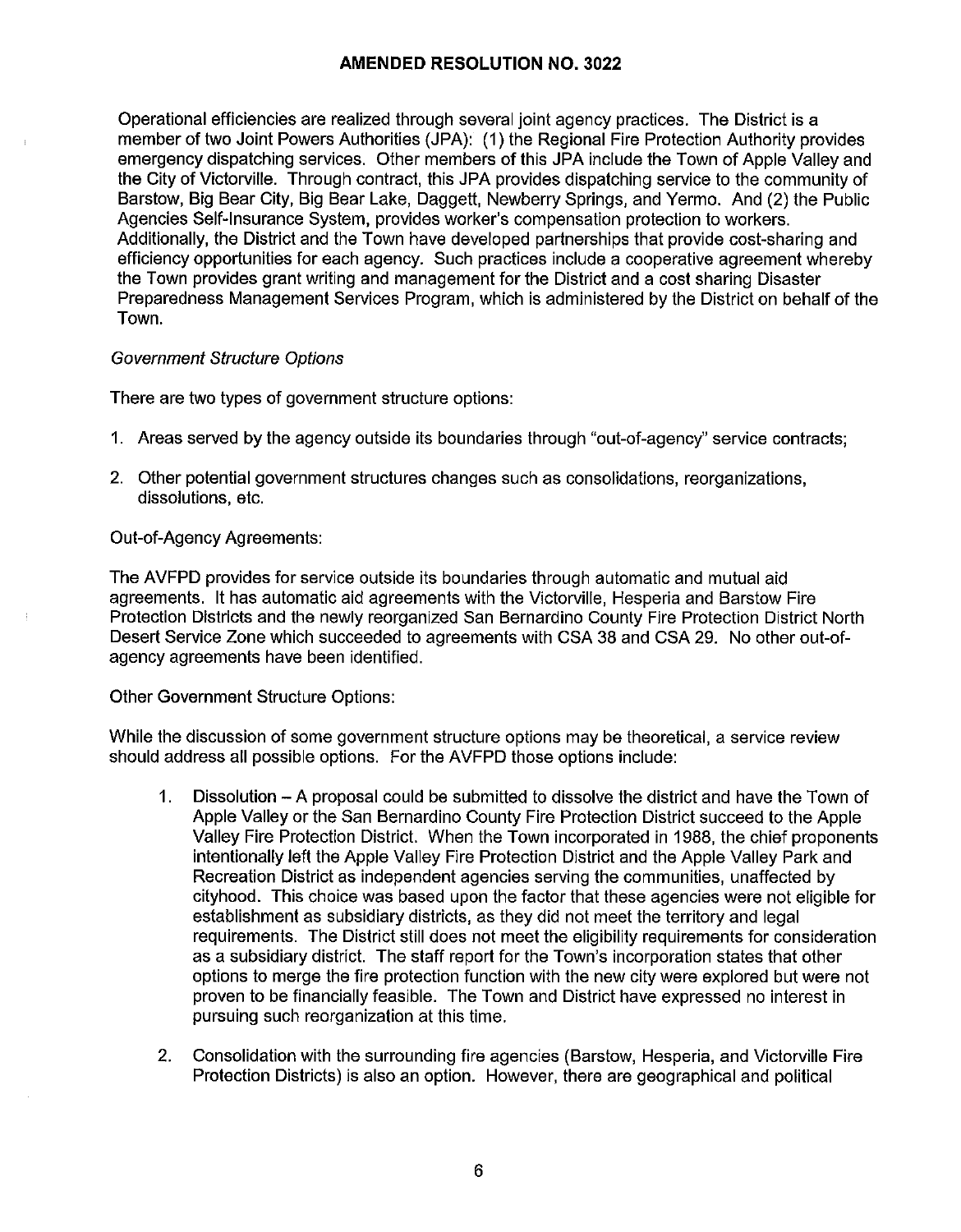hurdles relating to local control, which have proven to be the main sticking points in previous discussions with surrounding agencies.

3. A third option would be for the consolidation of the District with the San Bernardino County Fire Protection District. This consolidation would allow for broad coverage, but would need to not only have support from the Apple Valley FPD, it would also require consent from the Town of Apple Valley to a board governed fire protection district overlaying its territory and that the district would be governed by the Board of Supervisors as the ex-officio board of directors. While there are benefits to regionally providing services such as fire protection and potential economies of scale that could be achieved, neither the District nor the Town has indicated support for this option. Therefore the Commission does not support this option at the present time since the administrative steps required for fulfilling the reorganization of County Fire have only just begun and they need some time to be resolved. Therefore, those issues would need resolution before undertaking any discussion of additional responsibilities for the San Bernardino County Fire Protection District.

In addition, during the County Fire Reorganization, the territory within the District's sphere of influence was included within the boundaries of the San Bernardino County Fire Protection District. It was noted that the County would not oppose the expansion of fire agencies through the annexation process. No detailed discussion of assumption of the District's services was included in that review.

4. Maintenance of the Status Quo  $-$  in this scenario the District would continue to operate as an independent special district governed by the Fire Protection District Law of 1987, Health and Safety Code 13000 et seq.

Based upon its evaluation, the Commission supports the retention of the current independent status of the District.

**WHEREAS,** the following determinations are made in conformance with Government Code Section 56425 and local Commission policy:

#### **1. Present and Planned Uses:**

Present uses within the sphere include the full range of densities from high density to nondevelopable land. Land uses also include the full range that includes open space, residential, and industrial. The existing land within the sphere is predominantly undeveloped, open land with scattered residential homes.

As outlined in the Municipal Service Review materials, the area within the District's boundaries and sphere has experienced significant growth since the year 2000. Furthermore, current development in the unincorporated territory is significant. Developments reviewed by LAFCO staff as a part of the County land use review process include condominium and 7,200 square foot lot projects through general plan amendments. The District indicates that service needs for areas within its sphere will be addressed as development projects are proposed and the need for annexation and financing needs are defined.

The exclusion of the area in the southern portion of the District's sphere of influence is not anticipated for significant development due to the fact that it is primarily publicly owned lands.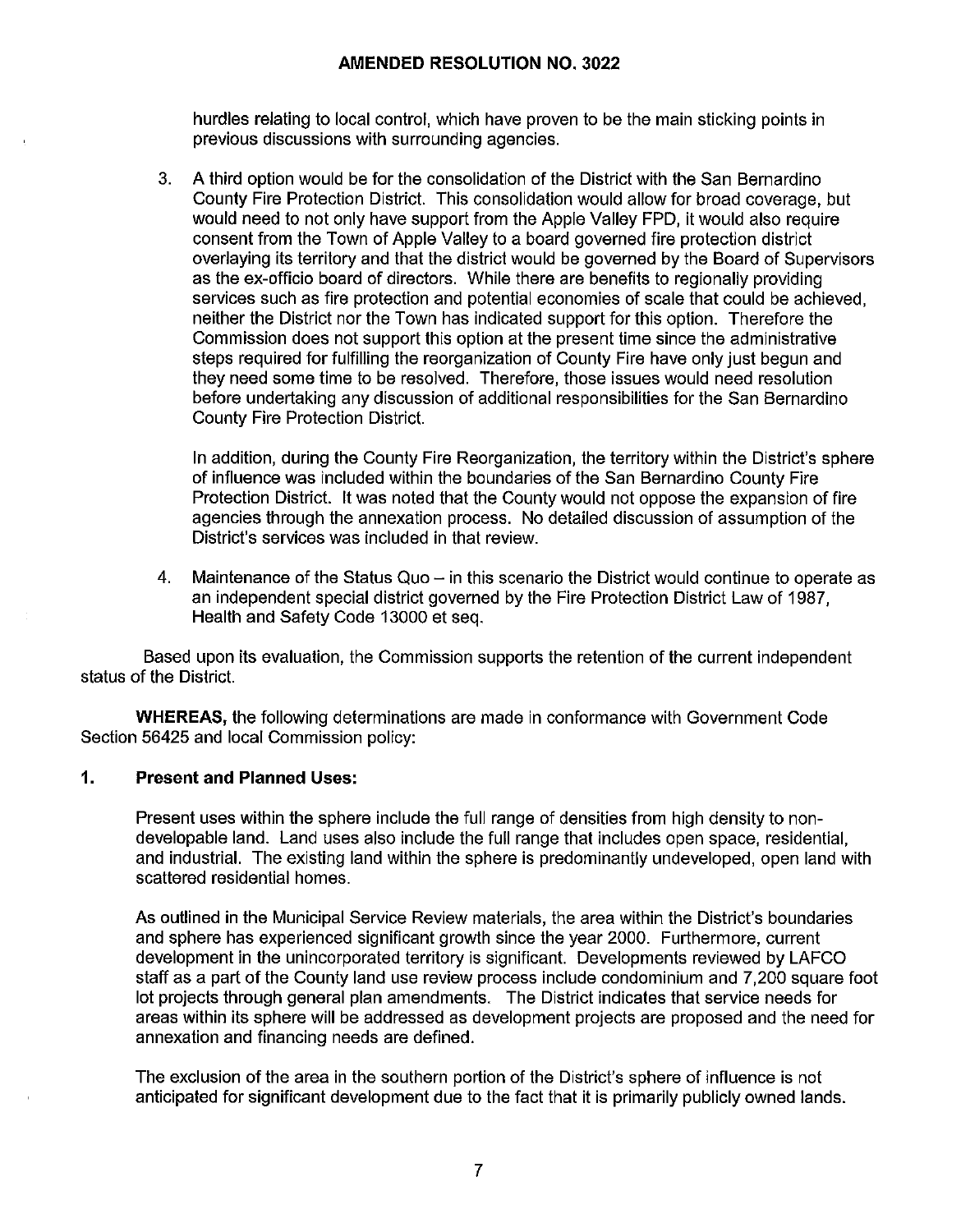The few private in-holdings within the area are removed from access to public facilities and are assigned a Resource Conservation (RC) designation by the County indicating a one unit to forty acre minimum parcel size.

#### **2. Present and Probable Need for Public Facilities and Services:**

At this time, the District is meeting the needs of the community. However, as the population increases and the uses of the land intensify, the area will require additional fire fighting resources. Therefore, consideration must be made for future facilities and their placement to accommodate anticipated future growth. According to the Master Plan, land use density affects the required level of fire service delivery. More intense land use equals a greater potential for large fires and large dollar loses and requires a substantial increase in the efforts of fire prevention related activities. In addition, an increased population produces a correspondingly higher volume of emergency responses. Infrastructure needs will include roads and water improvements as well as fire station facilities.

The District has made projections for future growth and has purchased property in those areas in anticipation of future facility needs. The District also owns four sites in different areas of the district, currently vacant land use, which could serve as potential sites for future use. Additionally, to mitigate the effects of increased population and land use density, the District works with water purveyors to increase water/fire flow storage capacity in developing areas and works with the Town and County to ensure fire related public safety matters are considered when developing zoning and related codes/ordinances.

#### **3. Present Capacity of Public Facilities and Adequacy of Public Services:**

Current facilities and services delivered are adequate. The District owns and operates seven fire stations within its boundaries. Staffing levels meet the needs of the community with full-time, part-time, and volunteer personnel. According to the Master Plan, the Fire District has many older water systems operated by small water districts within its boundaries as well as two larger companies. Areas without adequate water systems must be served differently by the fire agency than areas with upgraded water systems. Areas not meeting fireflow and supply standards require different types of fire apparatuses, as well as more apparatuses to respond than those areas where the water systems provide sufficient and reliable fire flow.

The funding of facilities and services to developing areas within its boundaries will possibly require development-driven funding sources such as the formation of community facilities districts. In addition, the provision of development impact fees for projects within the boundaries of the Town of Apple Valley versus those developments within the unincorporated area without development impact fees will require that the District establish an equitable mechanism for funding of facilities. The materials submitted have not identified such a mechanism. However, at present the County is evaluating the possibility of imposing development impact fees to address service facilities, including those related to fire protection. The Commission recommends that if such fees are imposed that the independent fire district be included in the distribution.

#### **4. Social and Economic Communities of Interest:**

The Town of Apple Valley is both a social and economic community of interest within the District's boundaries and sphere. The community of Apple Valley is in general defined by the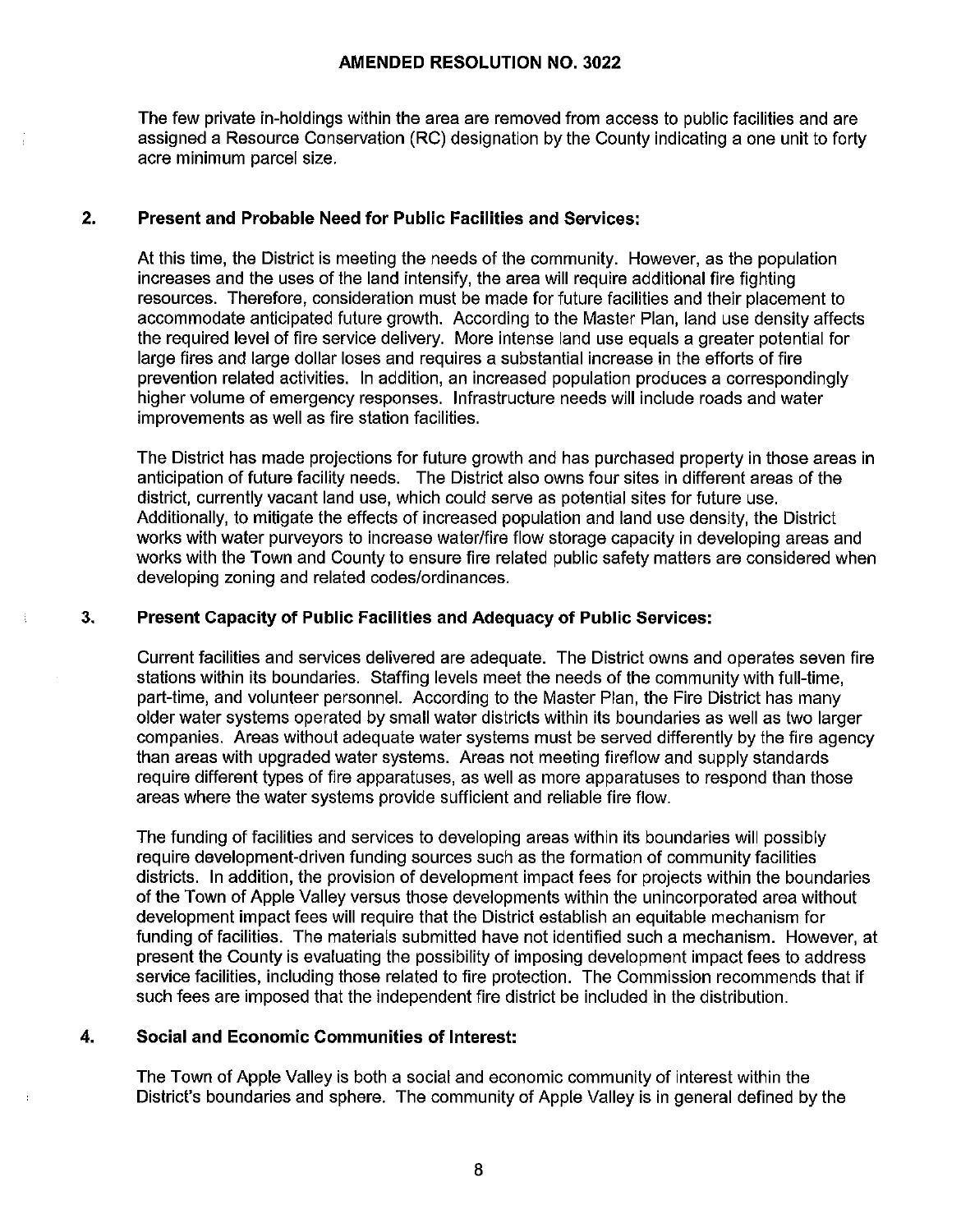boundaries of the Cities of Hesperia and Victorville to the west, the City of Barstow sphere of influence and the Stoddard Wells Off-Highway Vehicle Recreation Area on the north, the Community Plan boundary for the Lucerne Valley Community, which represents the County Service Area 29 boundary, to the east, and the National Forest boundary to the south.

#### 5. **Additional Determinations:**

- Legal advertisement of the Commission's consideration has been provided through publication in The Daily Press through publication of a 1/8 page legal ad and in The Apple Valley News, as required by law. In accordance with Commission Policy #27, a 1/8<sup>th</sup> page legal ad was provided in lieu of individual notice because the service review sphere of influence update for the community of Apple Valley would have exceeded 1,000 notices.
- As required by State law, individual notification was provided to affected and interested agencies, County departments, and those agencies and individuals requesting mailed notice.
- Comments from landowners/registered voters and any affected agency will need to be reviewed and considered by the Commission in making its determinations.

**WHEREAS,** pursuant to the provisions of Government Code Section 56425(h) the range of services provided by Apple Valley Fire Protection District shall be limited to the following:

#### **FUNCTIONS SERVICES**

Fire

ţ

Structural, watershed, rescue, ambulance, paramedic, suppression, prevention

**WHEREAS,** having reviewed and considered the findings as outlined above, the Commission affirms the sphere of influence of Apple Valley Fire Protection District along its northern and eastern boundary, reduces the southern territory to exclude the lands within the National Forest, and modifies the western boundary of the sphere of influence along the Mojave River north and south of Bear Valley Road.

**NOW, THEREFORE, BE IT RESOLVED** by the Local Agency Formation Commission of the County of San Bernardino, State of California, that this Commission shall consider this to be the sphere of influence for the Apple Valley Fire Protection District; ii being fully understood that establishment of such a sphere of influence is a policy declaration of this Commission based on existing facts and circumstances which, although not readily changed, may be subject to review and change in the event a future significant change of circumstances so warrants;

**BE IT FURTHER RESOLVED** that the Local Agency Formation Commission of the County of San Bernardino, State of California, does hereby determine that Apple Valley Fire Protection District shall indemnify, defend, and hold harmless the Local Agency Formation Commission of the County of San Bernardino from any legal expense, legal action, or judgment arising out of the Commission's designation of the modified sphere of influence, including any reimbursement of legal fees and costs incurred by the Commission.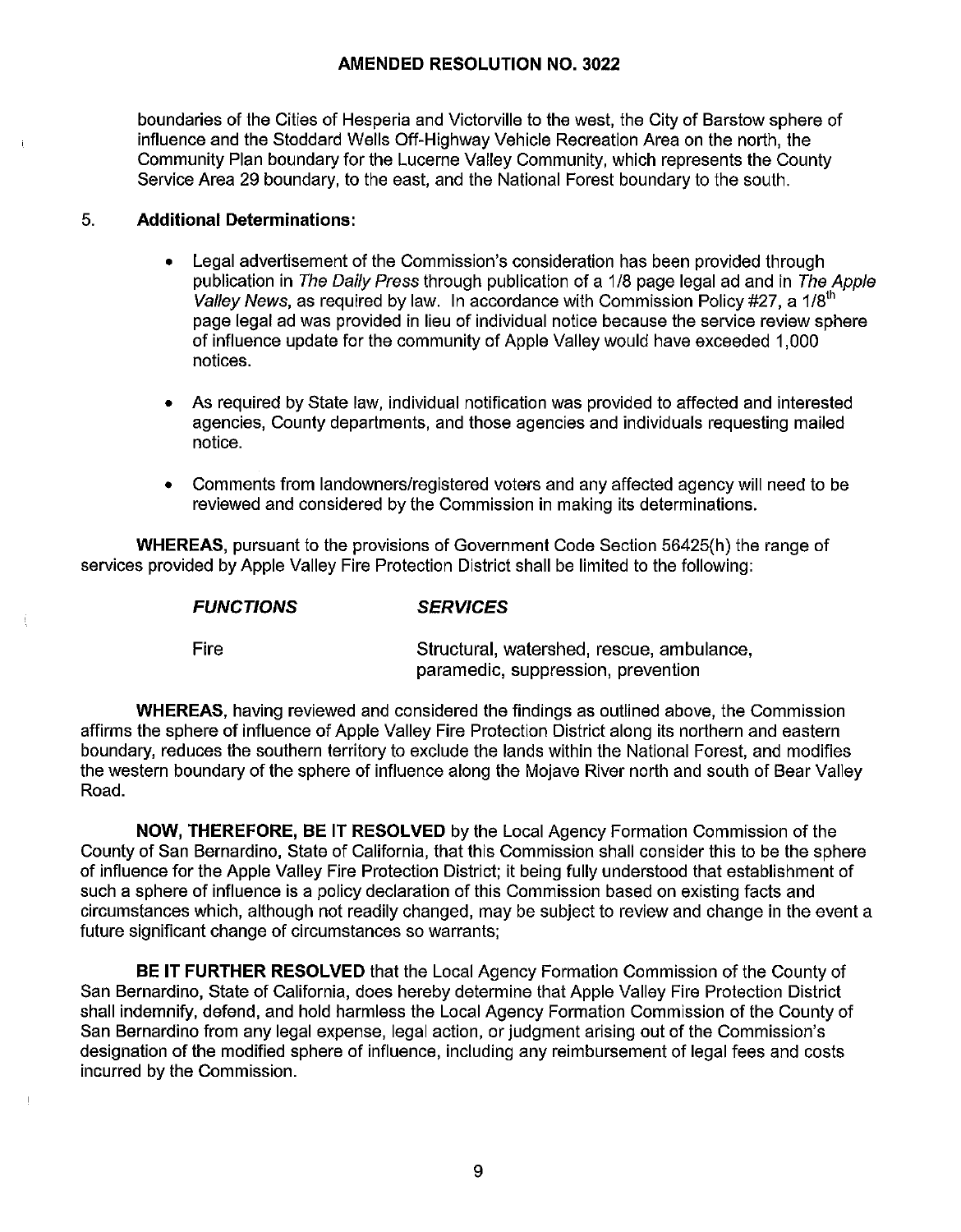THIS ACTION APPROVED AND ADOPTED by the Local Agency Formation Commission of the County of San Bernardino by the following vote:

| AYES:          | <b>COMMISSIONERS:</b> | Cox, Hansberger, Pearson, Colven, McCallon,<br>Williams      |
|----------------|-----------------------|--------------------------------------------------------------|
| <b>NOES:</b>   | <b>COMMISSIONERS:</b> | None                                                         |
| <b>ABSENT:</b> | <b>COMMISSIONERS:</b> | Biane, Nuaimi (Commissioner Williams voting in<br>his stead) |

١ ) ss.

**STATE OF CALIFORNIA** 

**COUNTY OF SAN BERNARDINO** ١.

I, KATHLEEN ROLLINGS-McDONALD, Executive Officer of the Local Agency Formation Commission of the County of San Bernardino, California, do hereby certify this record to be a full, true, and correct copy of the action taken by said Commission, by vote of the members present, as the same appears in the Official Minutes of said Commission at its meeting of October 15, 2008.

DATED: November 17, 2008

ROLLINGS-McDONALD **Executive Officer**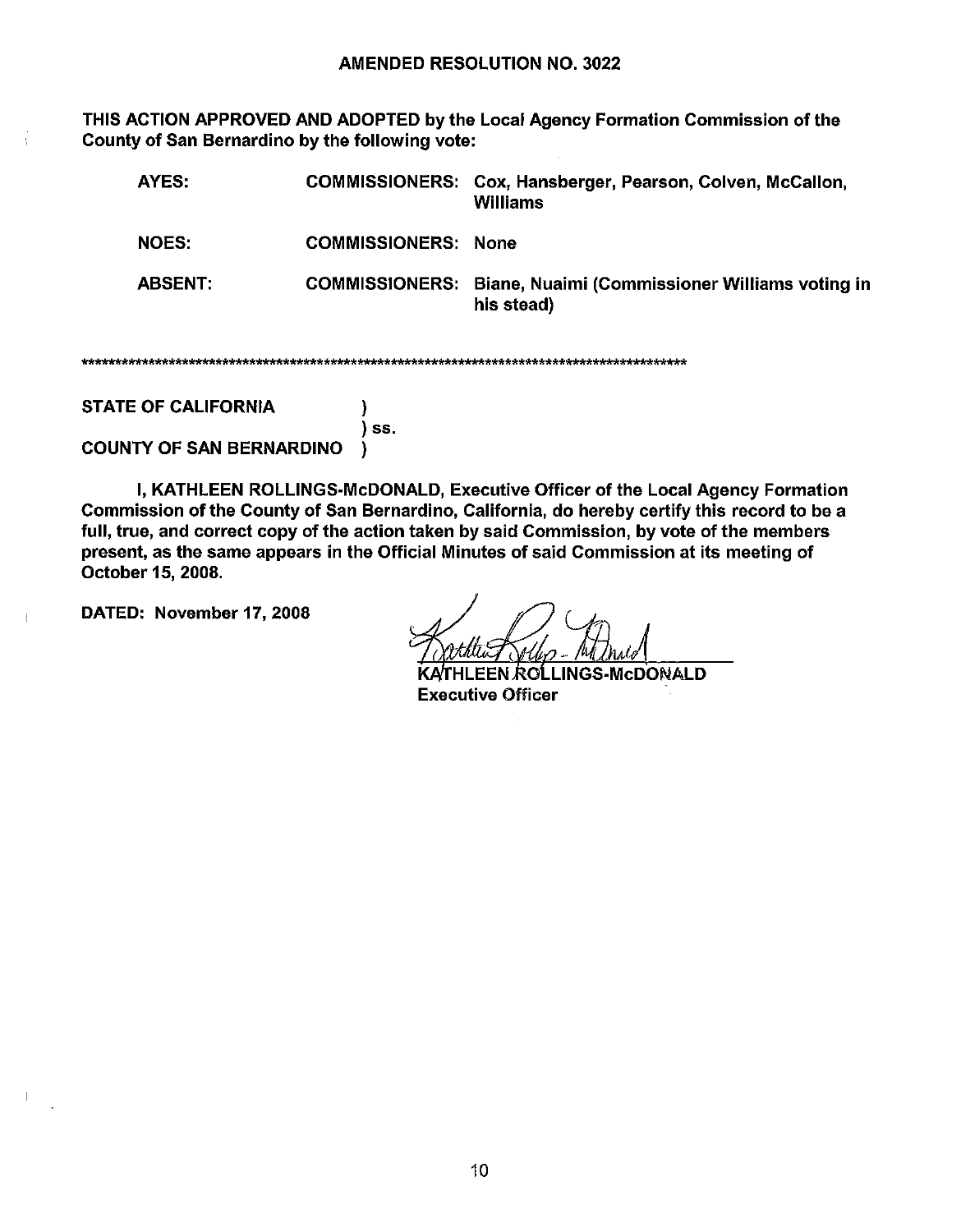### **EXHIBIT A**

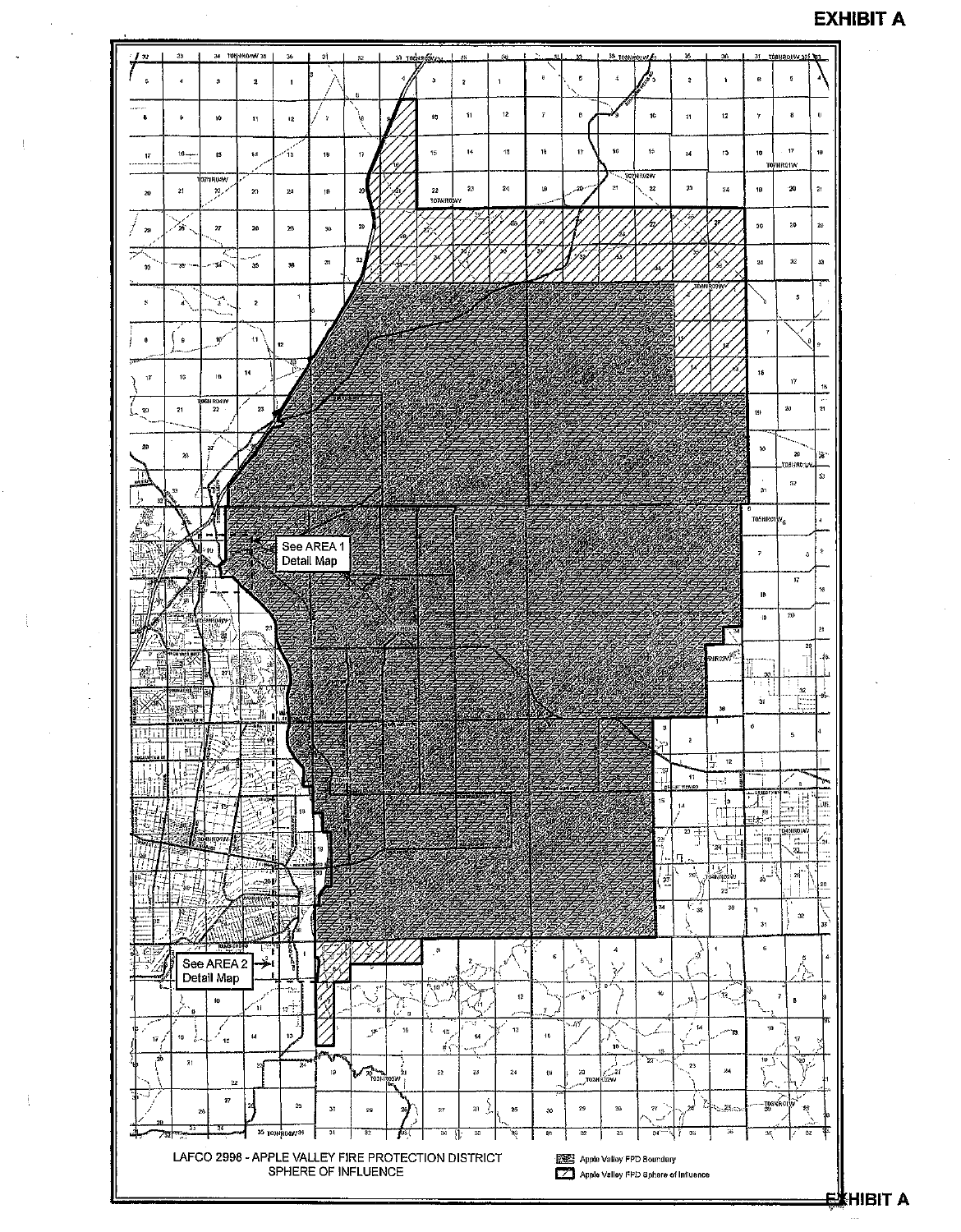# LAFCO 2998 - APPLE VALLEY FIRE PROTECTION DISTRICT: AREA 1





Apple Valley Fire Protection District Boundary



Apple Valley Fire Protection District Sphere of Influence

**EXHIBIT A-1**